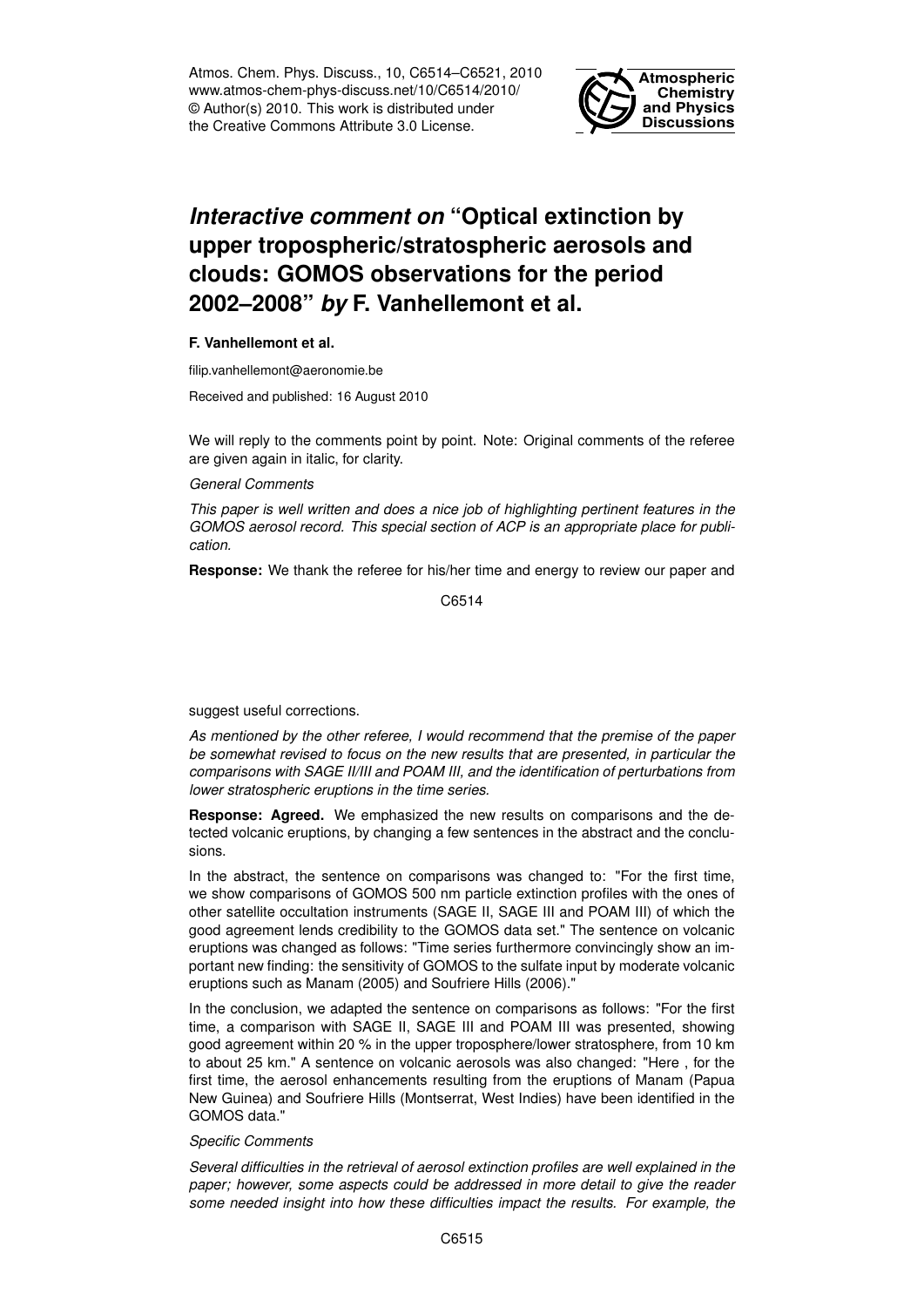*apparent trade-off between vertical smoothing and residual scintillation perturbations is clear, yet the choice of the 4 km smoothing criteria is not quantified. What is the magnitude of the scintillation error without smoothing, and is the residual reduced to a completely negligible quantity by the smoothing?*

**Response:** The 4 km target resolution was actually chosen for the retrievals of gases (NO2, NO3, O2 and H2O) as well as aerosols. The magnitude of the residual scintillation perturbation on gases and aerosols has at the time of writing only been quantified for ozone (see the associated paper by Sofieva et al in this special issue). The choice of 4 km has mainly been chosen because it gave acceptable results for the gases. For aerosols/clouds we now feel that 4 km is a quite severe (as we already mentioned in the paper) since actual features such as thin clouds are also smoothed. Furthermore it is not certain whether or not the perturbation is reduced to a negligible quantity. All we can say is that first comparisons with other instruments do not indicate systematic errors at altitudes where the scintillation occurs.

For clarity, we added the following text to section 3.2 (spectral/spatial inversion): "The choice of 4 km for target resolution was based on the experience that it gave agreeable results; the actual magnitude of the residual scintillation perturbation on aerosol profiles is still not adequately determined, although it is known for the ozone retrievals (Sofieva et al., 2009). "

Also, we added the following statement to section 3.5 (retrieval results), as was also demanded by referee 1: "There is reason to assume that the scintillation perturbations do not introduce bias in the extinction profiles, as comparisons with other instruments show (see below)."

*Similarly, the noise at "other" wavelengths (what are they, by the way?) can certainly be understood by the lack of constraint in the spectral fit, but could this be quantified?*

**Response:** With "other wavelengths" we mean every possible wavelength of the spectral range that is used for the spectral fit, which means spectrometer A (248-690 nm).

C6516

Given the fit parameters of the quadratic polynomial, the extinction can be evaluated at every desired wavelength, including the associated (co)variances. So the errors are easily quantified at other wavelengths. However, at this stage, and within the context of this paper, we don't see the point of doing this: we know that the extinction is extremely noisy outside 500 nm, and therefore we present only 500 nm results in the paper, the other wavelengths are discarded. The other wavelengths will be analyzed and discussed in the future with an improved data set.

To make the text more clear concerning the other wavelengths, we changed the text in section 3.2 (Spectral/spatial inversion) as follows: "... the spectra at other wavelengths (evaluated with the quadratic polynomial within the spectrometer A range 248-690 nm) are often very noisy."

## *Are errors derived as part of the retrieval and if so could they be shown on the profiles in Fig 2 and compared to the percentiles shown in the comparisons of Fig 3?*

**Response:** Yes, they are part of the GOMOS L2 data product files. We have included the errors in a new version of the figure. However they can not be directly compared with the percentiles of Fig. 3: the error bars are the retrieval errors of profiles that were severely smoothed with Tikhonov regularization, and they are therefore quite small. Much smaller than the statistical spread that can be seen on Fig. 3. This is of course because the error bars do not contain the so-called 'smoothing error' (see Rodgers theory), a component that is difficult to estimate. In the near future, a new aerosol extinction product will be available that receives much less Tikhonov smoothing, and for which the error bars will be more realistic.

*Could you please comment on the significance of star brightness and temperature for the 500 nm aerosol extinction retrieval?*

**Response: Agreed.** We have written some new material on retrieval error estimation (also in response to referee 1), in which we describe the effect of star magnitude and temperature on the retrieval: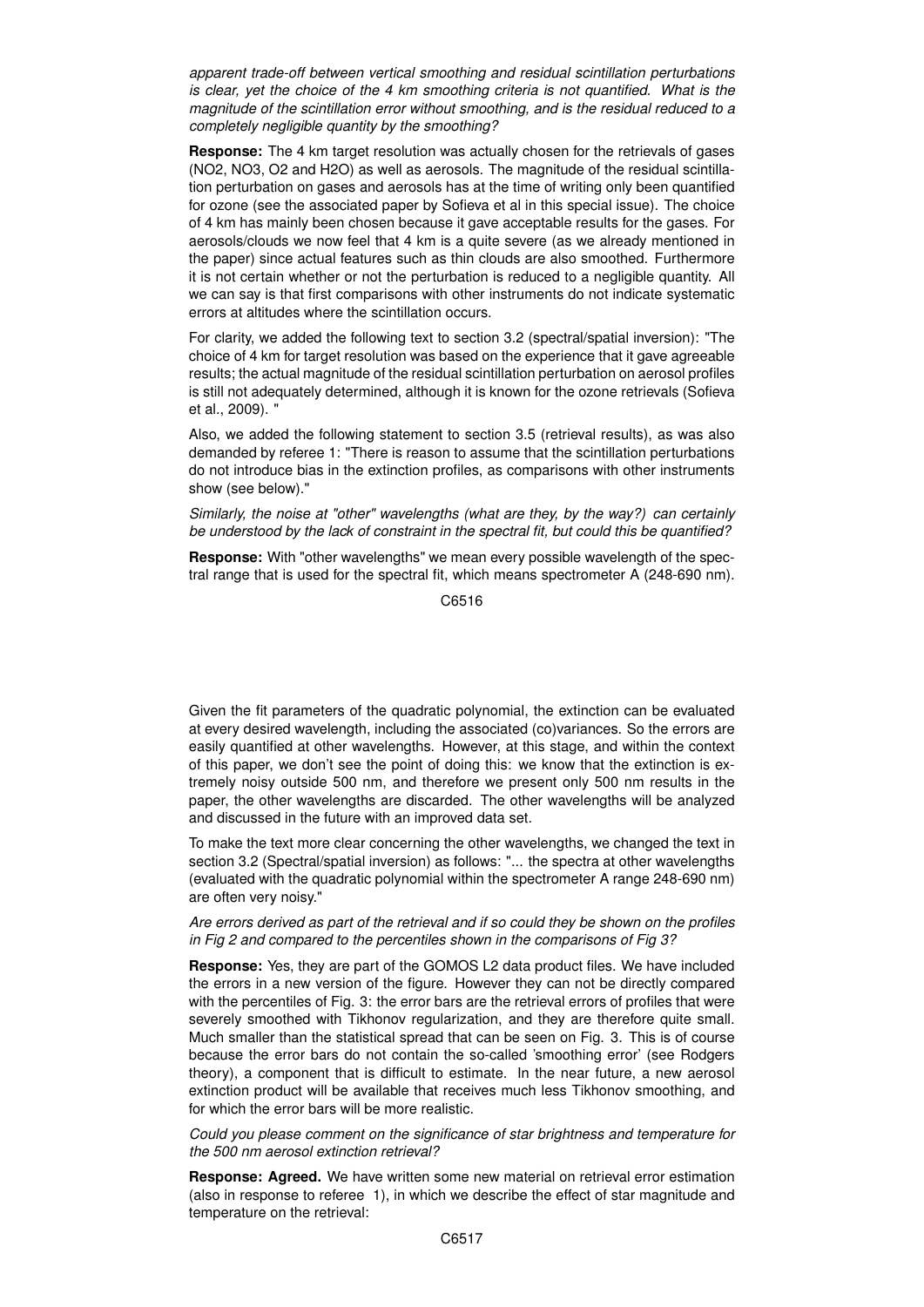" ... The random error on a profile is determined by two contributions that we mentioned before: (1) the measurement noise which changes from one stellar source to another due to star magnitude and temperature differences, and (2) the uncorrected residual scintillation component. At the time of writing the GOMOS error estimation for the operational data products does not yet take the latter into account, so that retrieval errors are likely underestimated. The influence of star magnitude is clear: brighter stars deliver a better signal-to-noise ratio. Star temperature determines the main spectral emission range: hot stars emit in the UV, colder ones in the visible and near-infrared domain. The influence of star temperature on aerosol retrievals nevertheless remains limited; it is star magnitude that plays the crucial role (Tamminen, 2010) "

*In section 3.5, the cut-off altitude for 500 nm is discussed; does is not also depend on optical depth, i.e. volcanic plume or cloud in the line of sight? Again a quantification of the error would be helpful in understanding the choice of cut-off altitude.*

**Response:** Of course. A measured signal can be considered as lost when the signal drops below the noise level. Where exactly this happens depends on star characteristics, and the considered wavelength, as was mentioned in the paper. But it also depends on the amount of light extinction along the optical path, a fact so obvious that we forgot to mention it. We therefore adjusted a sentence of section 3.5: " ... are increasingly more uncertain when we descend to lower altitudes, because the transmitted light intensity becomes weaker due to increasing atmospheric extinction by gases, aerosols and clouds."

The cut-off altitude that we mentioned (10 km) is not a quantity that was accurately determined with the use of some prior condition; it was only a very rough estimate, since the individual cut-off altitude for each profile varies from maybe 5 km, up to 15 and sometimes even 20 km for extremely weak stars. We changed the text in a subtle way: "At 500 nm, an average limit of 10 km can be considered as a rough estimate below which the profiles are not trustworthy anymore."

C6518

*Why is the extinction negative below the volcanic plume shown in Fig 2? Is this within the error bar?*

**Response:** the GOMOS gas concentration and extinction retrievals can become negative since no positivity constraint is applied: the last step is a simple linear inversion. We added some explanation in Section 3.5 (Retrieval results): "We should mention here that the obtained particle extinction retrievals sometimes assume negative values, usually at altitudes where the measured signals are low (below the above-mentioned cutoff altitude), or where the particle abundance is low (upper stratosphere and higher). This is a logical consequence of the fact that the last retrieval step (spatial inversion) is linear and that the retrievals are not constrained to be positive."

As can be seen on the new Fig. 2, error bars are larger than 100 % where the extinction is negative, so the negative points are statistically insignificant.

*A statement is made regarding the "disappearance" of the residual scintillation in the zonal mean. I understand what the authors are alluding to, but this sentence should be reworded carefully as a smooth mean does not require that the perturbations have zero mean.*

**Response: Agreed.** It is not certain that the perturbations have zero mean (although intuitively it should be so). This means that the averaged profile is smooth, but perhaps contains a bias. We changed the sentence (Section 3.5, first paragraph) to: "When averaging large numbers of profiles (see e.g. the zonal plots below), the resulting mean profile becomes smooth. There is reason to assume that the scintillation perturbations do not introduce bias in the extinction profiles, as comparisons with other instruments show (see below)."

*The comparison with SAGE II/III and POAM III is very useful. However, more details on the data set would be helpful. For example, how many profiles are compared in each case and what is the geographic distribution of the coincidences?*